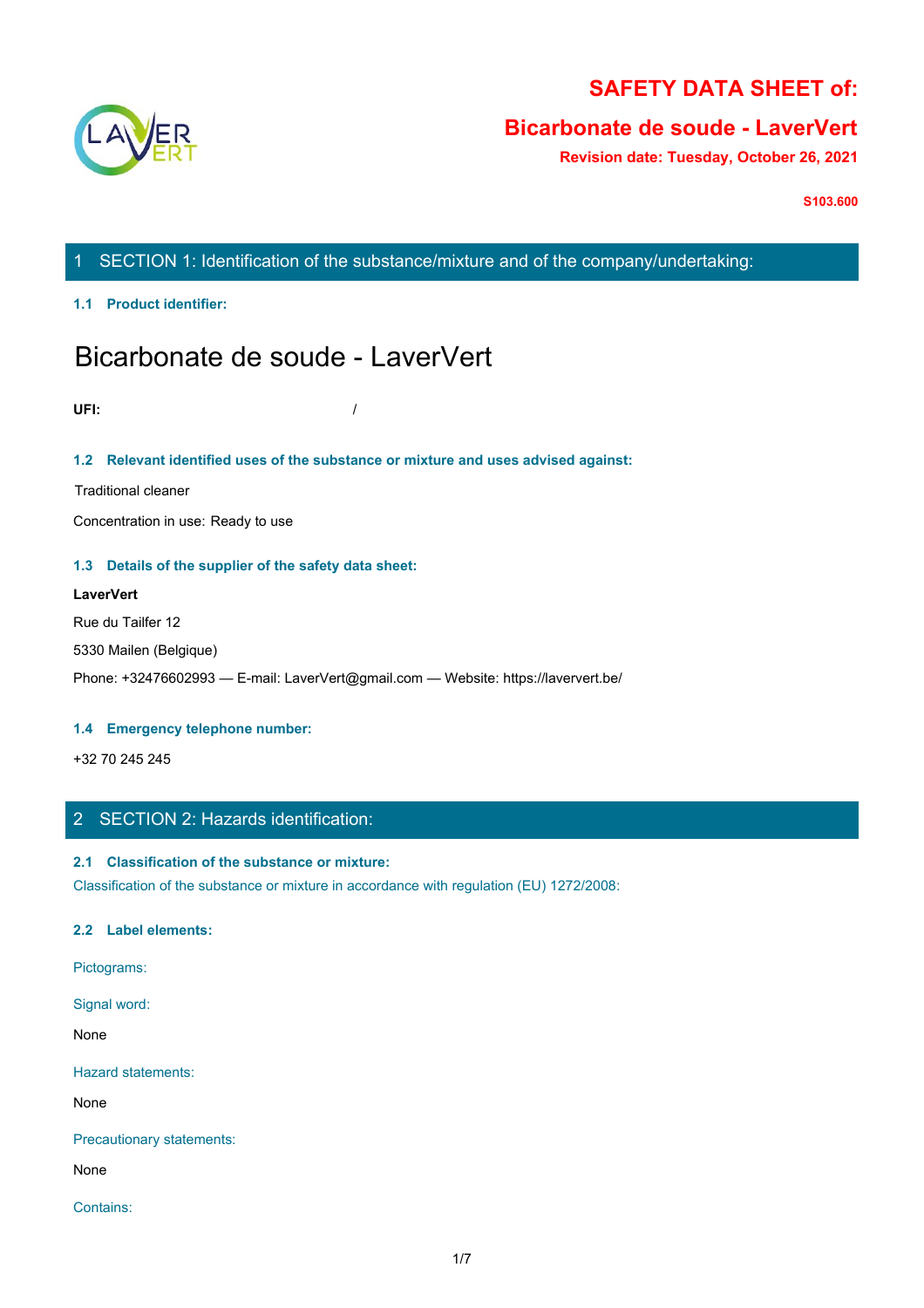#### **2.3 Other hazards:**

# 3 SECTION 3: Composition/information on ingredients:

# 4 SECTION 4: First aid measures:

#### **4.1 Description of first aid measures:**

| None                                                                                              |                                                                                                  |  |
|---------------------------------------------------------------------------------------------------|--------------------------------------------------------------------------------------------------|--|
| 2.3 Other hazards:                                                                                |                                                                                                  |  |
| This is a harmless preparation. Normally no risks are to be expected, minor discomfort may occur. |                                                                                                  |  |
|                                                                                                   | 3 SECTION 3: Composition/information on ingredients:                                             |  |
| For the full text of the H phrases mentioned in this section, see section 16.                     |                                                                                                  |  |
| 4 SECTION 4: First aid measures:                                                                  |                                                                                                  |  |
| 4.1 Description of first aid measures:                                                            |                                                                                                  |  |
|                                                                                                   | Always ask medical advice as soon as possible should serious or continuous disturbances occur.   |  |
| <b>Skin contact:</b>                                                                              | Rinse with water.                                                                                |  |
| Eye contact:                                                                                      | Rinse first with plenty of water, if necessary seek medical attention.                           |  |
| Ingestion:                                                                                        | Rinse first with plenty of water, if necessary seek medical attention.                           |  |
| Inhalation:                                                                                       | In case of serious or continuous discomforts: remove to fresh air and seek<br>medical attention. |  |
|                                                                                                   | 4.2 Most important symptoms and effects, both acute and delayed:                                 |  |
| Skin contact:                                                                                     | None                                                                                             |  |
|                                                                                                   |                                                                                                  |  |

#### **4.2 Most important symptoms and effects, both acute and delayed:**

| <b>Skin contact:</b> | None                                                        |
|----------------------|-------------------------------------------------------------|
| Eye contact:         | <b>Redness</b>                                              |
| Ingestion:           | Diarrhoea, headache, abdominal cramps, sleepiness, vomiting |
| Inhalation:          | None                                                        |

#### **4.3 Indication of any immediate medical attention and special treatment needed:**

#### None with the contract of the contract of the contract of the contract of the contract of the contract of the contract of the contract of the contract of the contract of the contract of the contract of the contract of the

# 5 SECTION 5: Fire-fighting measures:

#### **5.1 Extinguishing media:**

CO2, foam, powder, sprayed water

# **5.2 Special hazards arising from the substance or mixture:**

#### None with the contract of the contract of the contract of the contract of the contract of the contract of the contract of the contract of the contract of the contract of the contract of the contract of the contract of the

# **5.3 Advice for firefighters:**

**Extinguishing agents to be avoided:** None

# 6 SECTION 6: Accidental release measures:

# **6.1 Personal precautions, protective equipment and emergency procedures:**

Do not walk into or touch spilled substances and avoid inhalation of fumes, smoke, dusts and vapours by staying up wind. Remove any contaminated clothing and used contaminated protective equipment and dispose of it safely.

# **6.2 Environmental precautions:**

Do not allow to flow into sewers or open water.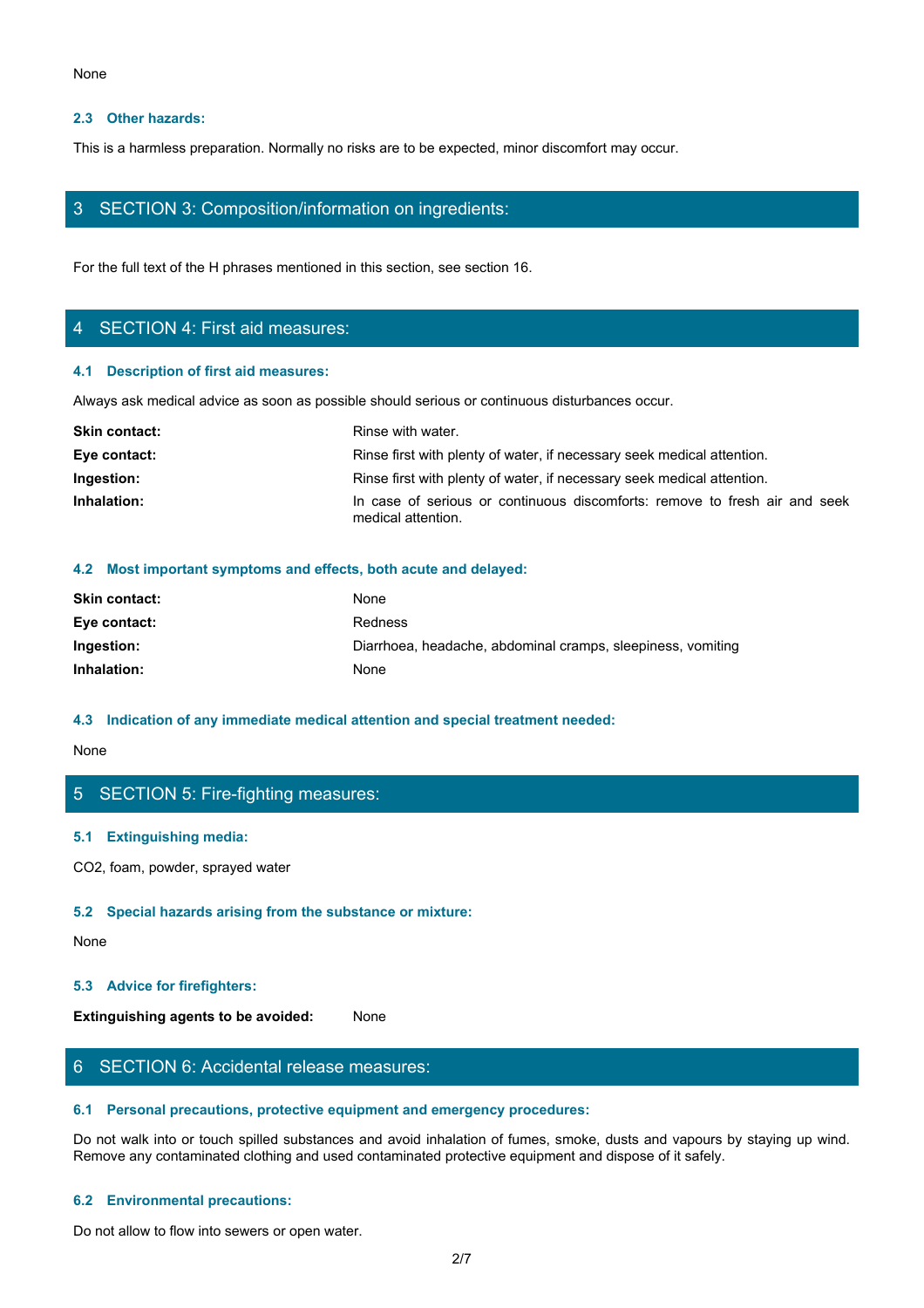### **6.3 Methods and material for containment and cleaning up:**

Contain released substance, store into suitable containers. If possible, remove by using absorbent material.

#### **6.4 Reference to other sections:**

For further information, check sections 8 & 13.

# 7 SECTION 7: Handling and storage:

#### **7.1 Precautions for safe handling:**

Handle with care to avoid spillage.

# **7.2 Conditions for safe storage, including any incompatibilities:**

#### **7.3 Specific end use(s):**

# 8 SECTION 8: Exposure controls/personal protection:

# **8.1 Control parameters:**

#### **8.2 Exposure controls:**

|                                                                      | <b>The Community for Suite Storage, instanting any incomputation of</b>                                                                                         |  |
|----------------------------------------------------------------------|-----------------------------------------------------------------------------------------------------------------------------------------------------------------|--|
| Keep in a sealed container in a closed, frost-free, ventilated room. |                                                                                                                                                                 |  |
| 7.3 Specific end use(s):                                             |                                                                                                                                                                 |  |
| <b>Traditional cleaner</b>                                           |                                                                                                                                                                 |  |
|                                                                      | 8 SECTION 8: Exposure controls/personal protection:                                                                                                             |  |
| 8.1 Control parameters:                                              |                                                                                                                                                                 |  |
|                                                                      | Listing of the hazardous ingredients in section 3, of which the TLV value is known                                                                              |  |
|                                                                      |                                                                                                                                                                 |  |
| 8.2 Exposure controls:                                               |                                                                                                                                                                 |  |
| <b>Inhalation</b><br>protection:                                     | Respiratory protection is not required. Use ABEK type gas masks in case of irritating exposure. If<br>necessary, use with sufficient exhaust ventilation.       |  |
| <b>Skin</b><br>protection:                                           | None                                                                                                                                                            |  |
| <b>Eye</b><br>protection:                                            | Keep an eye-rinse bottle within reach. Tight-fitting safety goggles. Wear a face shield and<br>protective suit in case of exceptional processing problems.      |  |
| <b>Other</b><br>protection:                                          | Wear impermeable clothing. The type of protective equipment depends on the concentration and<br>amount of hazardous substances at the work station in question. |  |
|                                                                      |                                                                                                                                                                 |  |

# 9 SECTION 9: Physical and chemical properties:

#### **9.1 Information on basic physical and chemical properties:**

| <b>Melting point/melting range:</b> |                |
|-------------------------------------|----------------|
| Boiling point/Boiling range:        |                |
| pH:                                 |                |
| pH 1% diluted in water:             | 8.4            |
| Vapour pressure/20°C.:              |                |
| Vapour density:                     | Not applicable |
| Relative density, 20°C:             |                |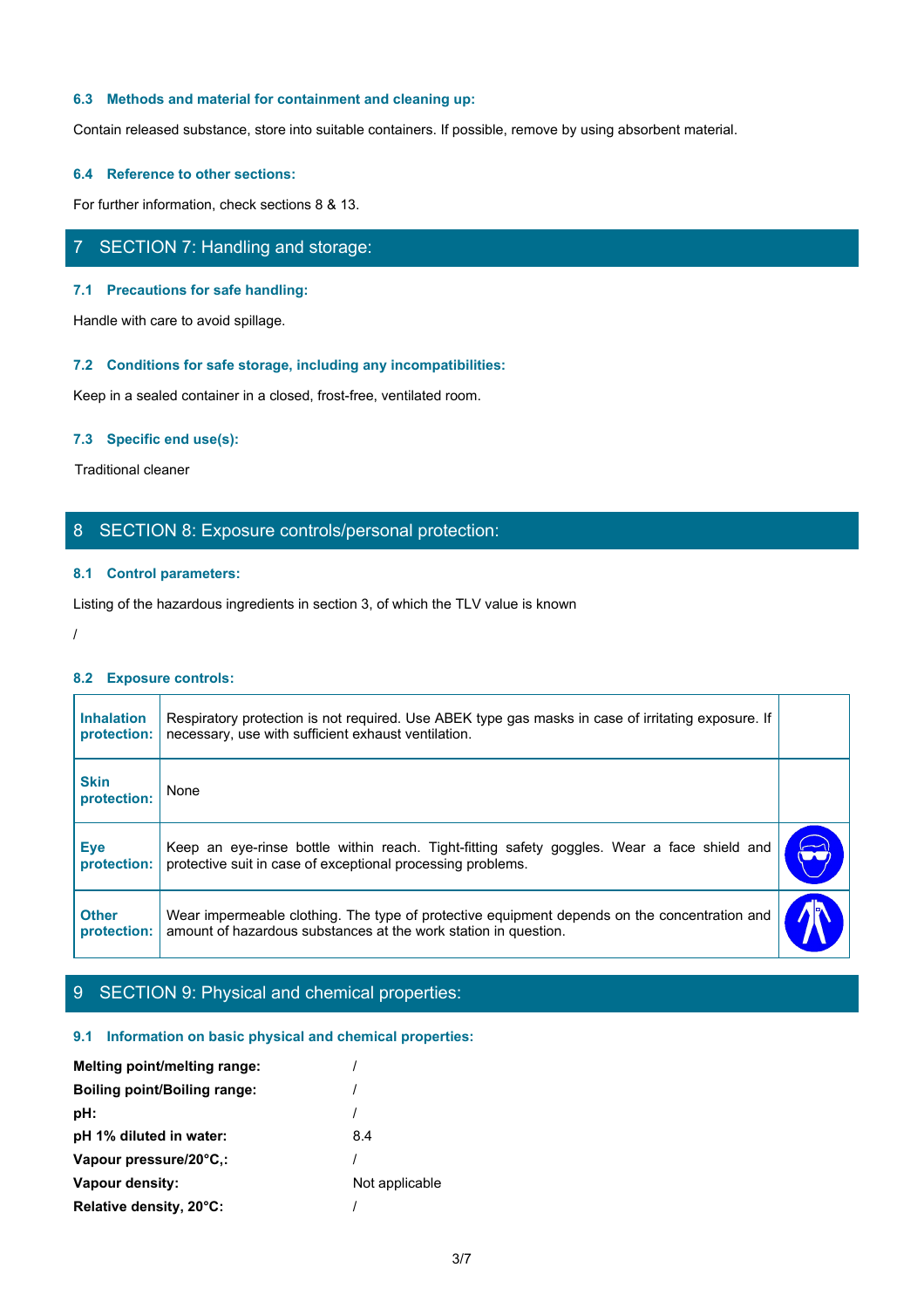| Appearance/20°C:                                   | Solid              |
|----------------------------------------------------|--------------------|
| Flash point:                                       |                    |
| Flammability (solid, gas):                         | Not applicable     |
| Auto-ignition temperature:                         |                    |
| Upper flammability or explosive limit,<br>(Vol %): |                    |
| Lower flammability or explosive limit,<br>(Vol %): |                    |
| <b>Explosive properties:</b>                       | Not applicable     |
| <b>Oxidising properties:</b>                       | Not applicable     |
| <b>Decomposition temperature:</b>                  |                    |
| Solubility in water:                               | Completely soluble |
| Partition coefficient: n-octanol/water:            | Not applicable     |
| Odour:                                             | characteristic     |
| <b>Odour threshold:</b>                            | Not applicable     |
| Dynamic viscosity, 20°C:                           |                    |
| Kinematic viscosity, 40°C:                         |                    |
| Evaporation rate (n-BuAc = 1):                     |                    |

# **9.2 Other information:**

| Volatile organic component (VOC): |  |
|-----------------------------------|--|
| Volatile organic component (VOC): |  |
| <b>Sustained combustion test:</b> |  |

# 10 SECTION 10: Stability and reactivity:

# **10.1 Reactivity:**

Stable under normal conditions.

# **10.2 Chemical stability:**

Extremely high or low temperatures.

# **10.3 Possibility of hazardous reactions:**

None with the contract of the contract of the contract of the contract of the contract of the contract of the contract of the contract of the contract of the contract of the contract of the contract of the contract of the

### **10.4 Conditions to avoid:**

Protect from sunlight and do not expose to temperatures exceeding + 50°C.

### **10.5 Incompatible materials:**

None with the contract of the contract of the contract of the contract of the contract of the contract of the contract of the contract of the contract of the contract of the contract of the contract of the contract of the

# **10.6 Hazardous decomposition products:**

Under recommended usage conditions, hazardous decomposition products are not expected.

# 11 SECTION 11: Toxicological information:

### **11.1 Information on toxicological effects:**

About the preparation itself: No additional data available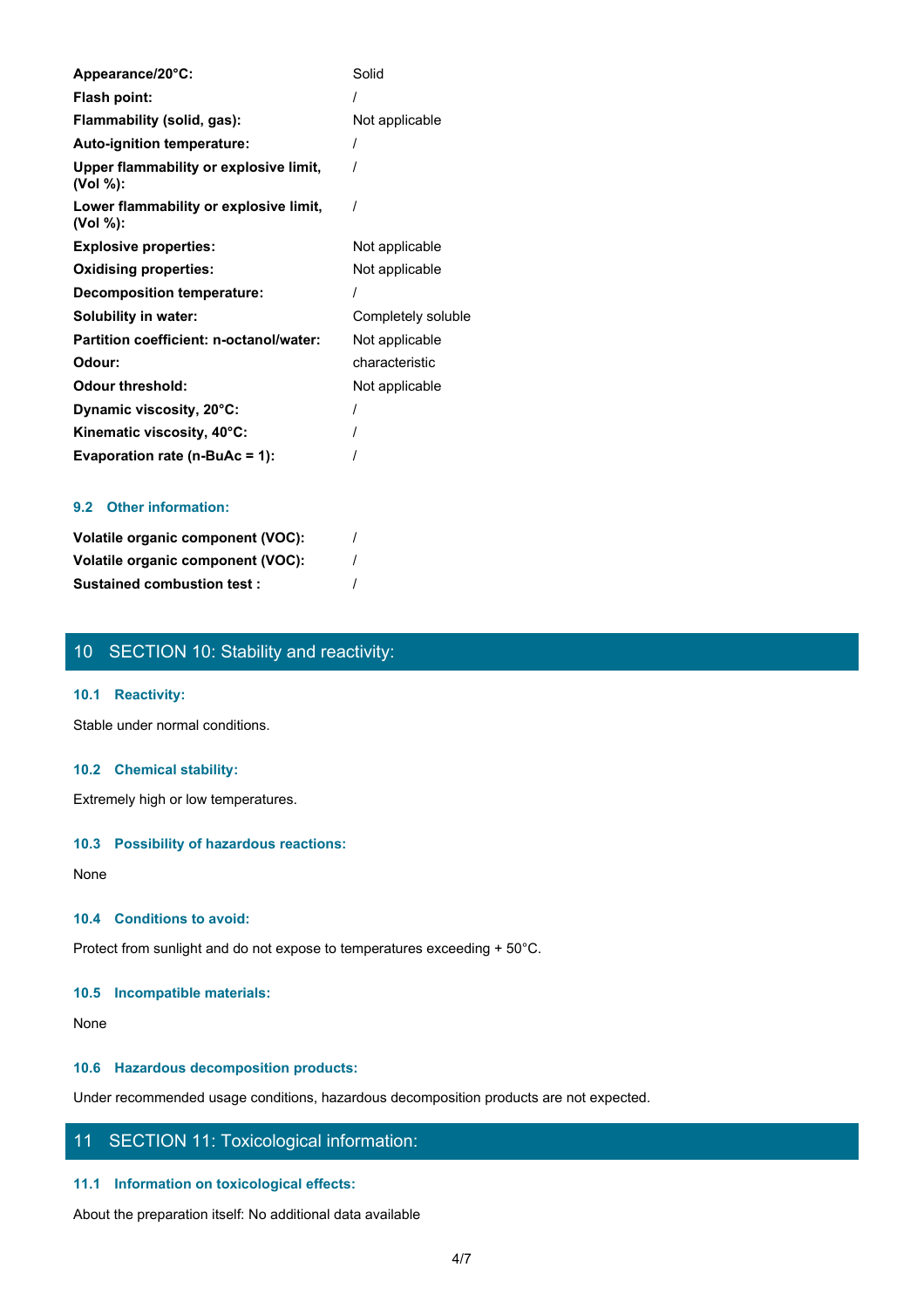**Calculated acute toxicity, ATE oral:** / **Calculated acute toxicity, ATE dermal:** /

No additional data available

# 12 SECTION 12: Ecological information:

### **12.1 Toxicity:**

No additional data available

#### **12.2 Persistence and degradability:**

No additional data available

#### **12.3 Bioaccumulative potential:**

No additional data available

#### **12.4 Mobility in soil:**

| Water hazard class, WGK (AwSV): |                    |
|---------------------------------|--------------------|
| Solubility in water:            | Completely soluble |

#### **12.5 Results of PBT and vPvB assessment:**

No additional data available

#### **12.6 Other adverse effects:**

No additional data available

# 13 SECTION 13: Disposal considerations:

#### **13.1 Waste treatment methods:**

The product may be discharged in the indicated percentages of utilization of the individual data available<br>More charged is a waliable<br>Water hazard class, WGK (AWSV):<br>The indicated class, WGK (AWSV):<br>The product may be disc restrictive regulations by local authority should always be adhered to.

# 14 SECTION 14: Transport information:

#### **14.1 UN number:**

Not applicable

#### **14.2 UN proper shipping name:**

ADR, IMDG, ICAO/IATA not applicable

#### **14.3 Transport hazard class(es):**

| Class(es):                           | Not applicable |
|--------------------------------------|----------------|
| Identification number of the hazard: | Not applicable |

#### **14.4 Packing group:**

Not applicable

**14.5 Environmental hazards:**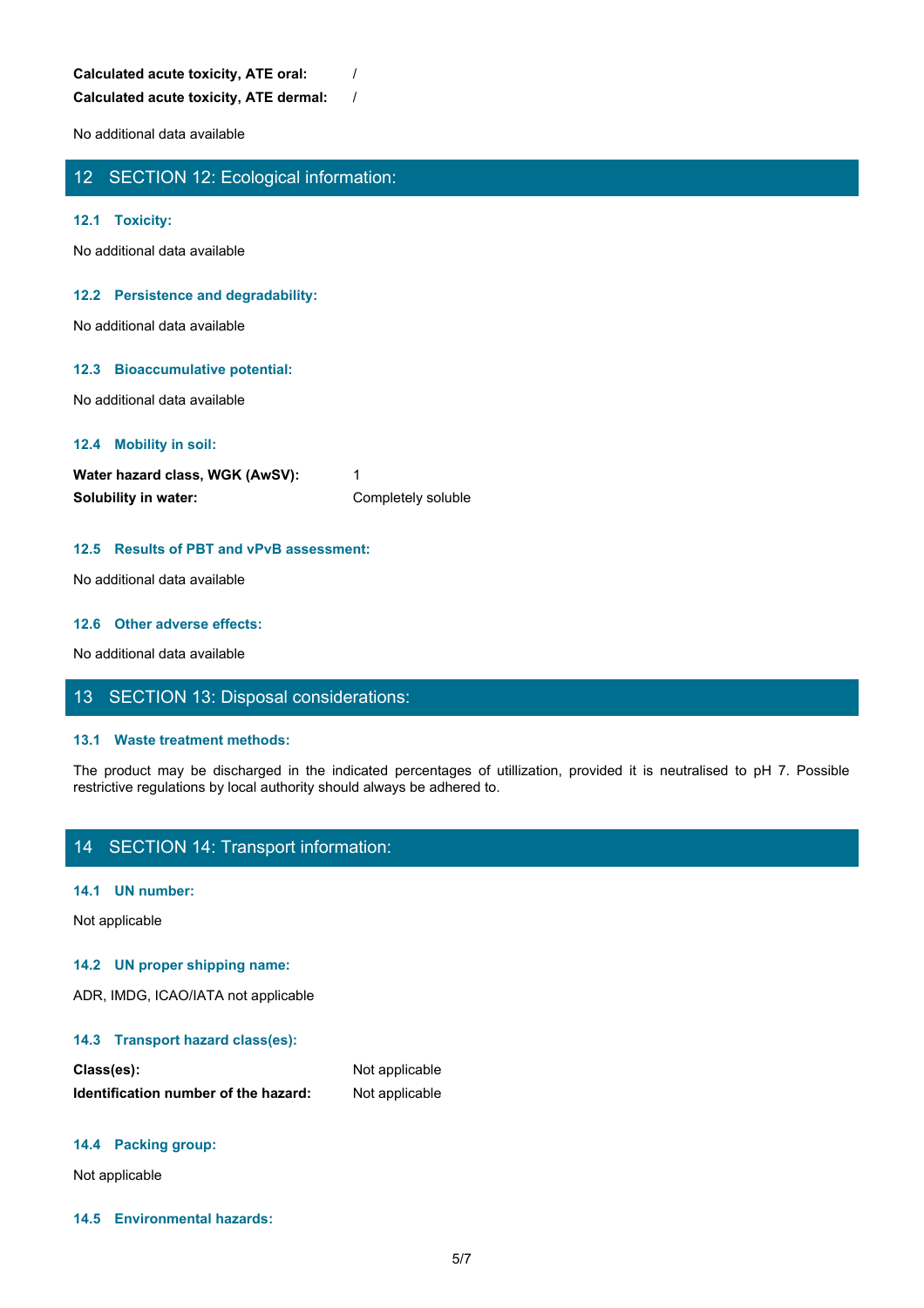Not dangerous to the environment

# **14.6 Special precautions for user:**

| <b>Hazard characteristics:</b> | Not applicable |
|--------------------------------|----------------|
| <b>Additional guidance:</b>    | Not applicable |

# 15 SECTION 15: Regulatory information:

# **15.1 Safety, health and environmental regulations/legislation specific for the substance or mixture:**

| Water hazard class, WGK (AwSV):             |      |
|---------------------------------------------|------|
| Volatile organic component (VOC):           |      |
| Volatile organic component (VOC):           |      |
| Composition by regulation (EC)<br>648/2004: | None |

### **15.2 Chemical Safety Assessment:**

No data available

# 16 SECTION 16: Other information:

### **Legend to abbreviations used in the safety data sheet:**

| ADR:           | The European Agreement concerning the International Carriage of Dangerous<br>Goods by Road |
|----------------|--------------------------------------------------------------------------------------------|
| ATE:           | <b>Acute Toxicity Estimate</b>                                                             |
| BCF:           | <b>Bioconcentration factor</b>                                                             |
| CAS:           | <b>Chemical Abstracts Service</b>                                                          |
| CLP:           | Classification, Labelling and Packaging of chemicals                                       |
| <b>EINECS:</b> | European INventory of Existing commercial Chemical Substances                              |
| <b>LC50:</b>   | median Lethal Concentration for 50% of subjects                                            |
| LD50:          | median Lethal Dose for 50% of subjects                                                     |
| $Nr.$ :        | <b>Number</b>                                                                              |
| PTB:           | Persistent, Toxic, Bioaccumulative                                                         |
| TLV:           | <b>Threshold Limit Value</b>                                                               |
| UFI:           | Unique Formula Identifier                                                                  |
| vPvB:          | very Persistent and very Bioaccumulative substances                                        |
| WGK:           | Water hazard class                                                                         |
| <b>WGK 1:</b>  | Slightly hazardous for water                                                               |
| <b>WGK 2:</b>  | Hazardous for water                                                                        |
| <b>WGK 3:</b>  | Extremely hazardous for water                                                              |

**Legend to the H Phrases used in the safety data sheet:**

/

# **CLP Calculation method:**

Calculation method

### **Reason of revision, changes of following items:**